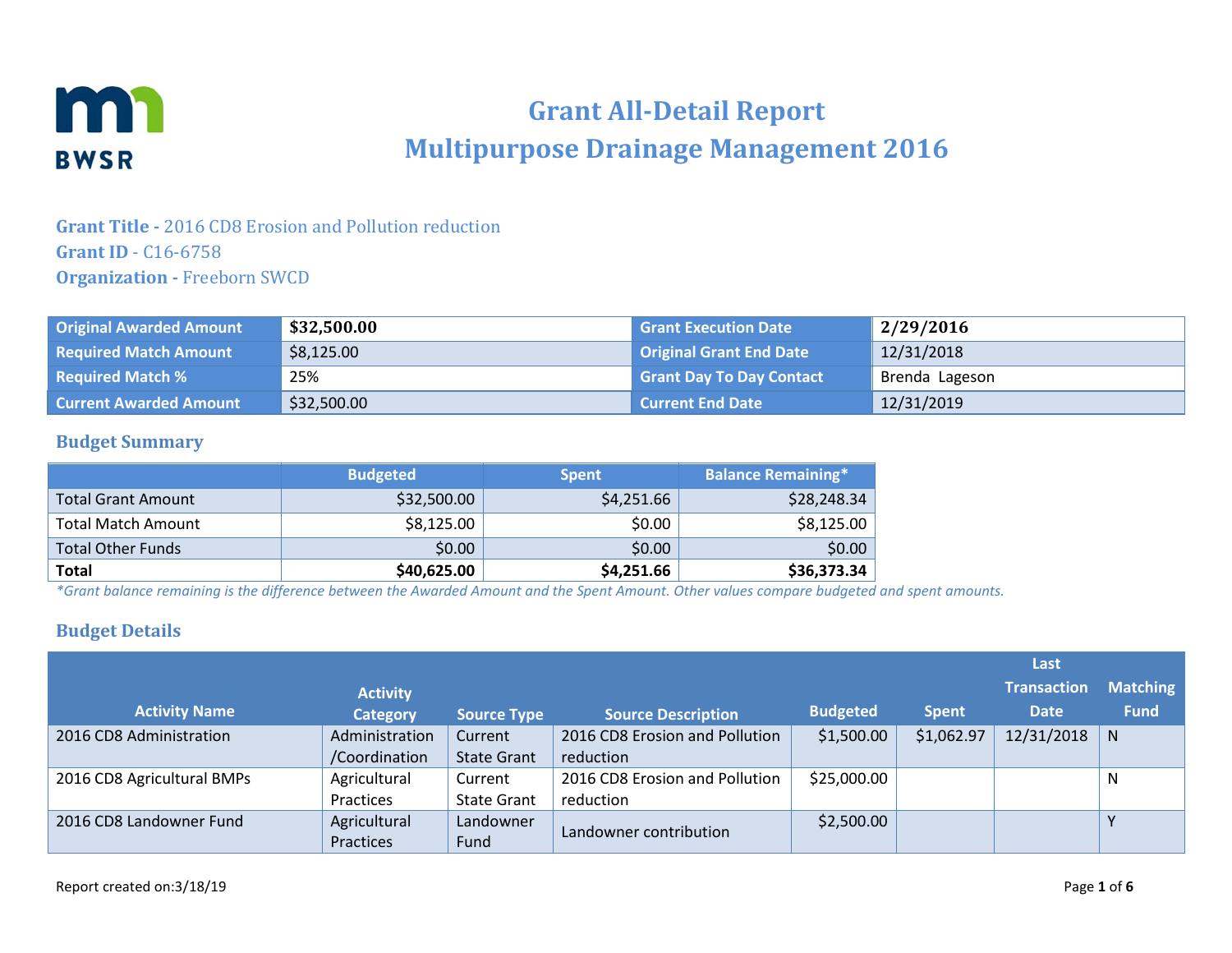|                                                  |                                         |                               |                                                        |                 |              | Last               |                 |
|--------------------------------------------------|-----------------------------------------|-------------------------------|--------------------------------------------------------|-----------------|--------------|--------------------|-----------------|
|                                                  | <b>Activity</b>                         |                               |                                                        |                 |              | <b>Transaction</b> | <b>Matching</b> |
| <b>Activity Name</b>                             | <b>Category</b>                         | <b>Source Type</b>            | <b>Source Description</b>                              | <b>Budgeted</b> | <b>Spent</b> | <b>Date</b>        | <b>Fund</b>     |
| 2016 CD8 Technical and Engineering<br>Assistance | Technical/Engi<br>neering<br>Assistance | Current<br><b>State Grant</b> | 2016 CD8 Erosion and Pollution<br>reduction            | \$6,000.00      | \$3,188.69   | 12/31/2018         | <b>N</b>        |
| 2016 CD8 local funds                             | Agricultural<br>Practices               | <b>Local Fund</b>             | <b>Turtle Creek Watershed District</b><br>Contribution | \$5,625.00      |              |                    | v               |

# **Activity Details Summary**

| <b>Activity Details</b> | Total Action Count Total Activity Mapped | Proposed Size / Unit | <b>Actual Size / Unit</b> |
|-------------------------|------------------------------------------|----------------------|---------------------------|
|-------------------------|------------------------------------------|----------------------|---------------------------|

### **Proposed Activity Indicators**

| <b>Activity Name</b> | Indicator Name | Value & Units | <b>Waterbody   Calculation Tool  </b> | Comments |
|----------------------|----------------|---------------|---------------------------------------|----------|
|                      |                |               |                                       |          |

# **Final Indicators Summary**

|  | <b>Indicator Name</b> | Total Value | Unit |
|--|-----------------------|-------------|------|
|--|-----------------------|-------------|------|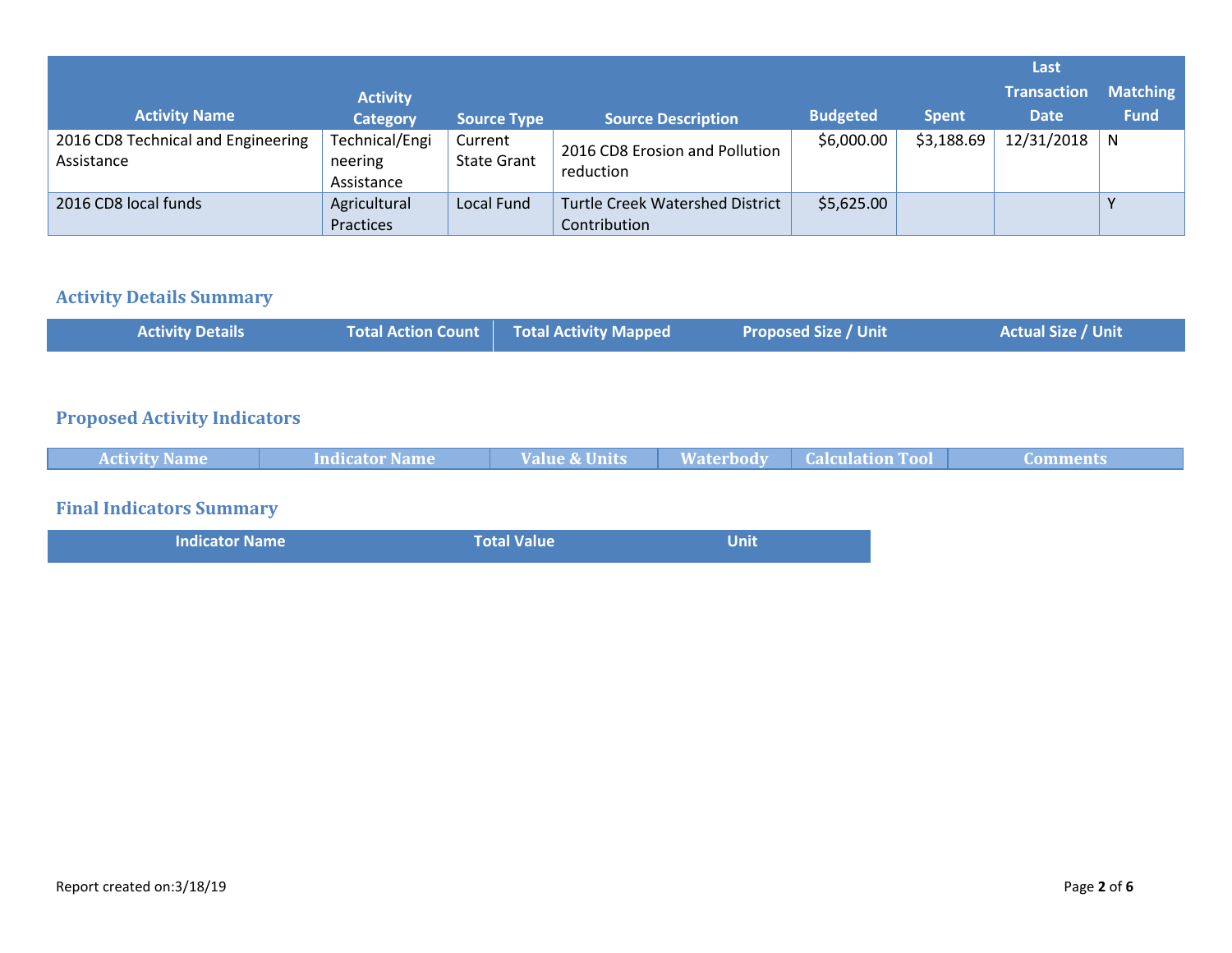### **Grant Activity**

| <b>Grant Activity - 2016 CD8 Administration</b> |                                                                                                                                                                                                                                                                                                                                                                |                 |  |
|-------------------------------------------------|----------------------------------------------------------------------------------------------------------------------------------------------------------------------------------------------------------------------------------------------------------------------------------------------------------------------------------------------------------------|-----------------|--|
| <b>Description</b>                              | 2016 CD8 Administration<br>Funds will be spent by SWCD staff to complete administration of the grant. Administration includes but is not limited to                                                                                                                                                                                                            |                 |  |
|                                                 | completing eLINK reporting and coordination of activities necessary to complete this grant.                                                                                                                                                                                                                                                                    |                 |  |
| <b>Category</b>                                 | ADMINISTRATION/COORDINATION                                                                                                                                                                                                                                                                                                                                    |                 |  |
| <b>Start Date</b>                               | 29-Feb-16                                                                                                                                                                                                                                                                                                                                                      | <b>End Date</b> |  |
| <b>Has Rates and Hours?</b>                     | Yes                                                                                                                                                                                                                                                                                                                                                            |                 |  |
| <b>Actual Results</b>                           | A/C - 1 hour expended on this grant in 2016/17 of \$59.28 - Manager meeting with SWCD Board and County Ditch Inspector.<br>A/C - 14.5 hours expended on this grant in 2019 of \$1003.69 - Manager working with landowners, County Ditch Inspector,<br>engineers, and NRCS wetland team for certified wetland determination. Billable rate of \$69.22 per hour. |                 |  |

| <b>Grant Activity - 2016 CD8 Agricultural BMPs</b> |                                                                                                                          |                 |  |  |
|----------------------------------------------------|--------------------------------------------------------------------------------------------------------------------------|-----------------|--|--|
| <b>Description</b>                                 | 2016 CD8 Agricultural BMPs                                                                                               |                 |  |  |
|                                                    | Cost share paid to landowners for the implementation of BMPs. Cost share shall not exceed 75% of eligible project costs. |                 |  |  |
|                                                    | Installation of 4-5 WASCOBs, one grassed waterway, and one alternative tile intake are proposed.                         |                 |  |  |
| <b>Category</b>                                    | <b>AGRICULTURAL PRACTICES</b>                                                                                            |                 |  |  |
| <b>Start Date</b>                                  | 29-Feb-16                                                                                                                | <b>End Date</b> |  |  |
| <b>Has Rates and Hours?</b>                        | No.                                                                                                                      |                 |  |  |
| <b>Actual Results</b>                              | Finalizing designs prior to contracting.                                                                                 |                 |  |  |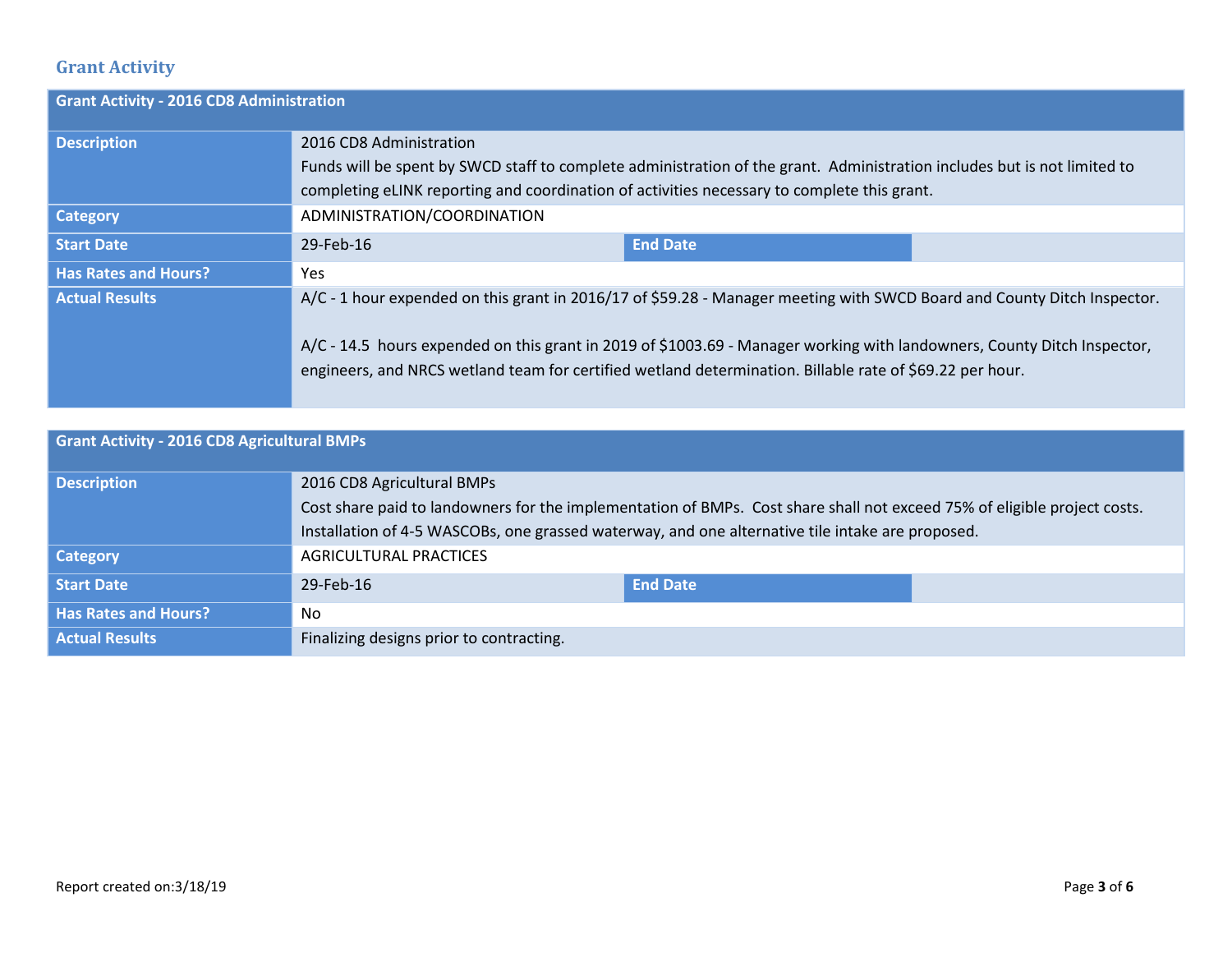| <b>Grant Activity - 2016 CD8 Landowner Fund</b> |                                                                                  |                 |  |  |
|-------------------------------------------------|----------------------------------------------------------------------------------|-----------------|--|--|
| <b>Description</b>                              | 2016 CD8 Landowner Fund                                                          |                 |  |  |
|                                                 | Landowner contribution towards implementation of BMP costs. Multiple landowners. |                 |  |  |
| <b>Category</b>                                 | AGRICULTURAL PRACTICES                                                           |                 |  |  |
| Start Date                                      | 29-Feb-16                                                                        | <b>End Date</b> |  |  |
| <b>Has Rates and Hours?</b>                     | No                                                                               |                 |  |  |
| <b>Actual Results</b>                           |                                                                                  |                 |  |  |

| <b>Grant Activity - 2016 CD8 Technical and Engineering Assistance</b> |                                                                                                                                                                                                                                                                                                                                                                                                                                                                                                                                                                                                                                                                                                                                                                                                                                                                                                                                                                                             |                 |  |  |  |
|-----------------------------------------------------------------------|---------------------------------------------------------------------------------------------------------------------------------------------------------------------------------------------------------------------------------------------------------------------------------------------------------------------------------------------------------------------------------------------------------------------------------------------------------------------------------------------------------------------------------------------------------------------------------------------------------------------------------------------------------------------------------------------------------------------------------------------------------------------------------------------------------------------------------------------------------------------------------------------------------------------------------------------------------------------------------------------|-----------------|--|--|--|
| <b>Description</b>                                                    | 2016 CD8 Technical and Engineering Assistance<br>SWCD staff will provide technical and engineering assistance with the implementation of BMPs. Staff will assist with initial<br>inventory and evaluation, survey, design, and construction check-out of BMPs as needed. Staff will work with landowners,<br>contractors, and partners to accomplish tasks.                                                                                                                                                                                                                                                                                                                                                                                                                                                                                                                                                                                                                                 |                 |  |  |  |
| <b>Category</b>                                                       | TECHNICAL/ENGINEERING ASSISTANCE                                                                                                                                                                                                                                                                                                                                                                                                                                                                                                                                                                                                                                                                                                                                                                                                                                                                                                                                                            |                 |  |  |  |
| <b>Start Date</b>                                                     | 29-Feb-16                                                                                                                                                                                                                                                                                                                                                                                                                                                                                                                                                                                                                                                                                                                                                                                                                                                                                                                                                                                   | <b>End Date</b> |  |  |  |
| <b>Has Rates and Hours?</b>                                           | <b>Yes</b>                                                                                                                                                                                                                                                                                                                                                                                                                                                                                                                                                                                                                                                                                                                                                                                                                                                                                                                                                                                  |                 |  |  |  |
| <b>Actual Results</b>                                                 | 2017 T & A - 2 Tech 9.5 hours @ \$31.91, 3 Tech 15 hours @ \$30.92 and Mgr. 16 hours @ \$64.25 - as calculated using BWSR<br>billing rates. Continued technical assistance on flood damage projects. Conducted survey and design on 3-4 WASCBs and one<br>grassed waterway. Coordinated with Ditch inspector regarding county ditch and tile.<br>2018 T & A - 2 Tech 2 hours @ \$40.38, 3 Tech 39.5 hours @ \$33.24 - as calculated using BWSR billing rates. Continued<br>technical assistance on flood damage projects.<br>Additional survey on site was done in 2018. There were also multiple meetings with the landowners, which led to some slight<br>changes in the design of a couple of the projects. The final plans are 90% completed. We are currently working with the<br>landowners to get the final designs completed so they can get a contractor lined up for 2019. There is 1 waterway, 1 grade<br>stabilization structure, 1 basin, and 1 basin/terrace project planned. |                 |  |  |  |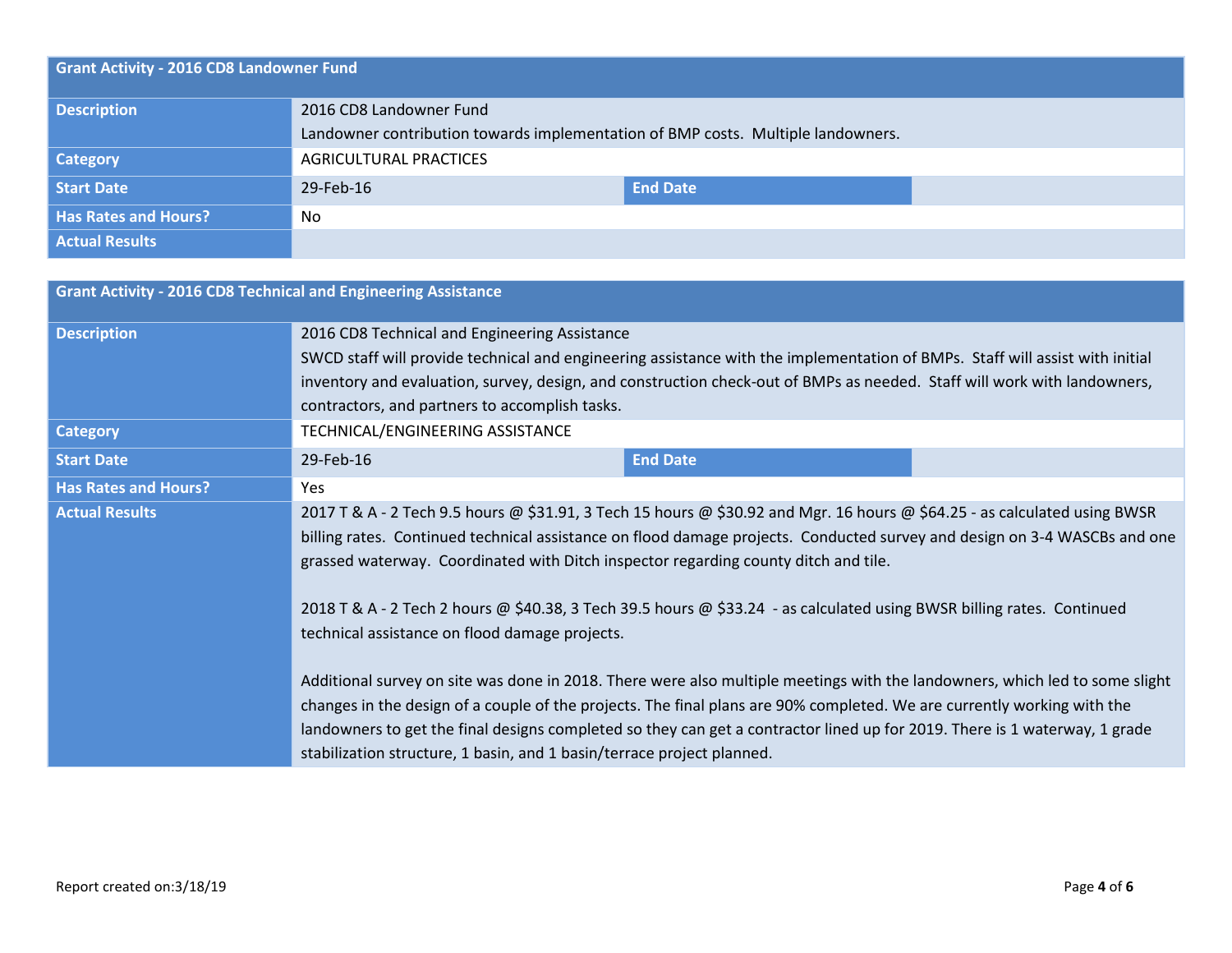| <b>Grant Activity - 2016 CD8 local funds</b> |                                                                       |                 |  |  |
|----------------------------------------------|-----------------------------------------------------------------------|-----------------|--|--|
| <b>Description</b>                           | 2016 CD8 local funds                                                  |                 |  |  |
|                                              | Turtle Creek Watershed District contribution toward BMP installation. |                 |  |  |
| <b>Category</b>                              | AGRICULTURAL PRACTICES                                                |                 |  |  |
| Start Date                                   | 29-Feb-16                                                             | <b>End Date</b> |  |  |
| <b>Has Rates and Hours?</b>                  | No                                                                    |                 |  |  |
| <b>Actual Results</b>                        |                                                                       |                 |  |  |

### **Grant Attachments**

| <b>Document Name</b>                                   | <b>Document Type</b>      | <b>Description</b>                                    |
|--------------------------------------------------------|---------------------------|-------------------------------------------------------|
| 2016 Freeborn MDM Grant amendment                      | <b>Grant Agreement</b>    |                                                       |
|                                                        | Amendment                 |                                                       |
| 2016 Multipurpose Drainage Management                  | <b>Grant Agreement</b>    | 2016 Multipurpose Drainage Management - Freeborn SWCD |
| 2016 Multipurpose Drainage Management executed         | <b>Grant Agreement</b>    | 2016 Multipurpose Drainage Management - Freeborn SWCD |
| 2016 Multipurpose Dranage Amendment EXECUTED           | <b>Grant Agreement</b>    |                                                       |
|                                                        | Amendment                 |                                                       |
| 2016 billable rates & hours                            | Grant                     | 2016 CD8 Erosion and Pollution reduction              |
| 2017 T&A                                               | Grant                     | 2016 CD8 Erosion and Pollution reduction              |
| <b>All Details Report</b>                              | <b>Workflow Generated</b> | Workflow Generated - All Details Report - 01/23/2019  |
| <b>All Details Report</b>                              | <b>Workflow Generated</b> | Workflow Generated - All Details Report - 01/28/2019  |
| <b>All Details Report</b>                              | <b>Workflow Generated</b> | Workflow Generated - All Details Report - 01/29/2018  |
| <b>All Details Report</b>                              | <b>Workflow Generated</b> | Workflow Generated - All Details Report - 01/19/2018  |
| <b>All Details Report</b>                              | <b>Workflow Generated</b> | Workflow Generated - All Details Report - 02/27/2017  |
| <b>All Details Report</b>                              | <b>Workflow Generated</b> | Workflow Generated - All Details Report - 01/27/2017  |
| <b>Application</b>                                     | <b>Workflow Generated</b> | Workflow Generated - Application - 10/30/2015         |
| Drainage inspector report - identification of priority | Grant                     | 2016 CD8 Erosion and Pollution reduction              |
| drainage system                                        |                           |                                                       |
| <b>Engineer's report</b>                               | Grant                     | 2016 CD8 Erosion and Pollution reduction              |
| <b>Grant amendment request</b>                         | Grant                     | 2016 CD8 Erosion and Pollution reduction              |